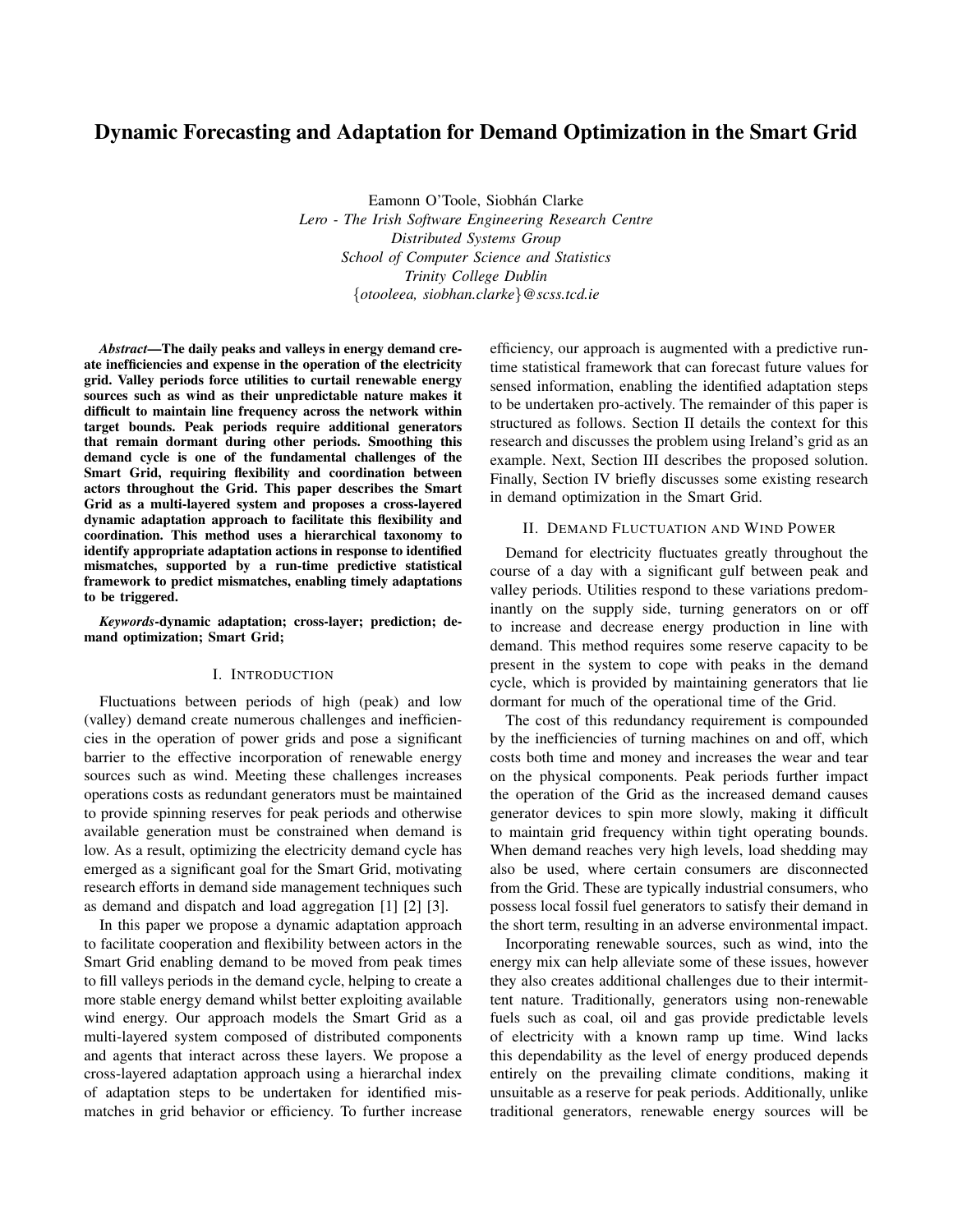distributed near the periphery of the Grid, resulting in energy loses if the energy produced is not required locally and must be transported elsewhere in the Grid.

However, valley periods present a greater obstacle to effectively incorporating wind energy as when overall demand drops a greater proportion of the overall requirement can be met with wind. As this penetration increases, the overall security of supply is threatened by the unpredictable nature of wind. This can force utilities to constrain wind production to maintain the security of supply, although it results in an otherwise available energy supply being unused.

Ireland's electricity network is particularly exposed to the challenges presented by demand fluctuations, and provides us with a real-world example of these limitations. The relative absence of significant big industry means that demand is predominantly driven by domestic and small business activities creating a drop of over 50% between maximum and minimum demand in the yearly cycle [4].



Figure 1. Example system demand and wind generation for Ireland's grid

Figure 1 contains a graph of the system demand and wind generation across Ireland's electricity grid over a 24 hour period in October 2011<sup>1</sup>. Peak demand occurs at approximately 8pm when domestic consumption increases as people arrive home from work and begin turning on their lights, heating and cookers creating a spike in electricity demand. During the night, demand drops by almost 50% into a valley as the majority of people are asleep, with the minimum demand occurring at approximately 3am.

Meanwhile, wind generation remains relatively constant throughout the day, but begins to increase in the evening and reaches its peak overnight. As this coincides with the valley in demand almost 50% of the total demand is being supplied by wind at 2am forcing the utility to constrain wind generation to maintain a reliable supply. This creates significant and pressing challenges for Ireland as wind availability is typically at its highest levels during the night when demand is lowest. In addition, Ireland's geographical position provides significant potential in wind energy, with ongoing investment seeking to increase capacity from current levels of 1500 MW to over 6000MW by 2025 [5] creating the potential for an abundant energy supply.

Effectively addressing these problems in the Smart Grid requires that consumption is optimized so that peaks in the demand cycle are shifted into the valleys, creating a flatter demand profile. This would reduce the requirement for reserve capacity to cope with peak periods and enable utilities to run traditional generators at an almost constant level, complimented with renewable energy sources. However, to effectively incorporate these intermittent sources it is essential that they are exploited when available, with system demand being increased when necessary. Achieving this will require a high-level of flexibility and cooperation between producers and consumers across the Grid.

## III. PROPOSED SOLUTION

We believe that these challenges can be met using dynamically adaptive software components or agents to monitor and control actors in the Grid, with our research to date seeking to understand the structure and adaptation requirements of the Smart Grid. Figure 2 contains a reference software architecture that we compiled by drawing on the disparate architectures that exist for the Smart Grid [6] [7] [8] [9] [10]. It details, at a high level of abstraction, each of the components in the Grid and their interactions with each other. These agents are located across seven distinct domains or layers in the Grid which include customer, service provider, markets, operations, distribution, transmission and bulk generation. The architecture illustrates that there is a high degree of interoperability between actors across the layers in the Grid.

Using this architecture as a system model, we examined the type of adaptation required to provide general flexibility to Smart Grid, including how it can help the Grid to manage fluctuating supply and demand in the context of an increasingly intermittent energy source. We found that various forms of adaptation are required extensively throughout the Grid's architecture to help balance these concerns. At the customer level, consumption behavior should be controlled by intelligently adapting control agents to schedule operation of consumer devices, electric vehicles and storage facilities, whilst balancing the customer's goals with those of the Grid. Real-time pricing that reflects current supply and demand levels is seen as a way of motivating this adaptation.

The Local Aggregator and Distribution System Manager must monitor consumption and production at both a micro and macro grid level, adapting their system models and control strategies when necessary, for example, directing consumption to increase in areas where renewable energy is plentiful. Finally, the producers and transporters of electricity from Bulk Generation to Distribution are required

<sup>1</sup>Data for October 4th and 5th 2011. From http://www.eirgrid.com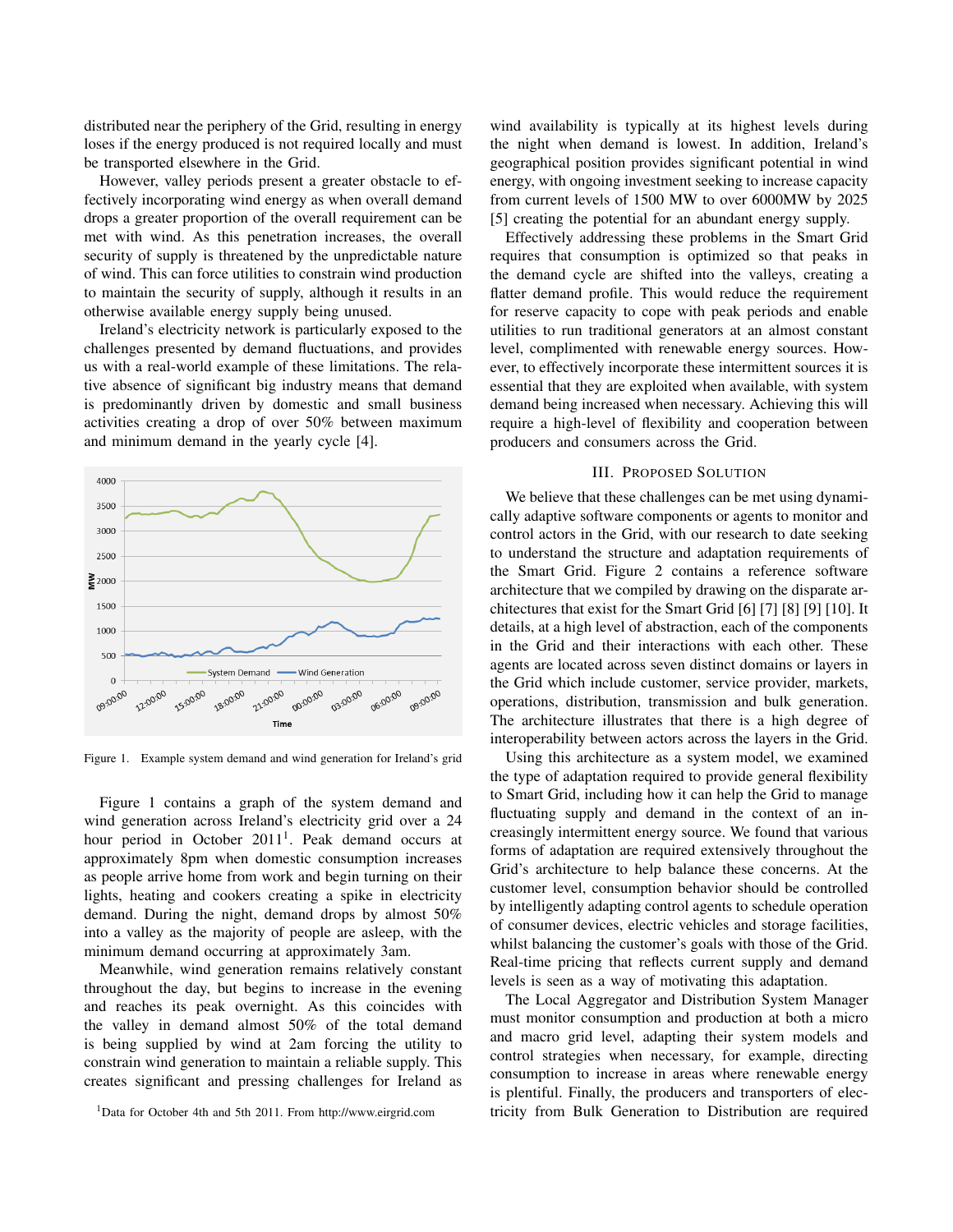

Figure 2. Reference Software Architecture for the Smart Grid

to react, increasing or decreasing production or rerouting power.

#### *A. Cross layered adaptation*

The high degree of interoperability between actors in the Smart Grid presents an obstacle to introducing this adaptability as any change in behavior or composition of an individual actor may have unforeseen consequences in different layers across the Grid. For example, if all customers simply adapt their consumption behavior to exploit cheaper overnight energy prices this will impact on the actors in the Operations, Bulk Generation, Distribution and Transmission domains, as it will create a new spike in demand, which must be satisfied with increased production.

Thus, we propose adopting a cross-layered adaptation approach to achieve both the flexibility and coordination necessary to facilitate effective demand optimization in the Smart Grid [11]. This approach uses a taxonomy driven approach to create a look up of adaptation actions that can be searched at run-time to find the appropriate adaptation actions when an application mismatch is detected. These indexes are defined for a specific layer, however they can be linked together through direct invocation or through adaptation events to facilitate cross-layer adaptation. In the literature, this method is adopted for a three-layered architecture, however we will extend this approach across the seven layers identified in our Smart Grid reference architecture.

Our application will adopt aspects of both a top down and bottom up approach to demand optimization in the Smart Grid, as achieving a noticeable impact will require a large-scale solution to be adopted across the Grid. To cope with the challenges of this scale, we will aggregate energy consumption and production at the periphery of the Smart Grid at both the Local Aggreator and Operation levels. This will facilitate the implementation of techniques such as virtual power stations, demand dispatch and negative demand to help reduce fluctuations in demand.

The criticality of electricity in daily life means that consideration must also be afforded to the customers perspective, who will not accept the Grid operator unilaterally discontinuing their supply to trim peaks in demand. Consumers want power when their circumstance demands it, so the behavior of individual customers must be influenced, typically using fluctuating tariffs, across the Grid network without alienating the customer. This requires localized control mechanisms in the customers premises that monitor and control consumption behavior to the satisfaction of both the individual customer and the Grid as a whole.

In our approach, mismatches will arise when energy consumption and production become misaligned or deviate outside target bounds. For example, it is desirable for wind energy to be used when available, thus behavior should be adapted to artificially increase consumption during these periods using storage devices, electric vehicles or the opportunistic scheduling of non-essential devices. Similarly, these devices and techniques can be exploited to help trim demand from the Grid, when consumption is reaching peak levels.

## *B. Runtime Statistical Prediction*

Effectively addressing the issues highlighted in Section II above will require consumption and production from renewable energy to be constantly monitored so that adaptation actions can be triggered in a timely fashion. Forecasting can help to improve the timing of these adaptations further by predicting mismatches ahead of time enabling adaptation steps to be planned and adopted, thus smoothing the transition from one state to the next.

To incorporate this capability in our approach we will augment our cross-layered adaptation mechanism with TimePredict, a statistical based predictive model that can support runtime analysis of data[12]. TimePredict interacts with the adaptation manager in a dynamically adaptable system, and can be used to forecast when an adaptation may be required, and if the adaptation action has had the desired effect. It takes as its input a time-series of data, and by applying statistical models it will accurately predict expected future values in that data series.

TimePredict could potentially be used across all layers of the Smart Grid, however our implementation will concentrate on the operations and customer domains. The Grid operator will monitor supply and demand across the Grid, with TimePredict being used to predict future fluctuations in each. This will allow the Grid operator to adapt the behavior or architecture of actors in the Grid to meet the challenges of